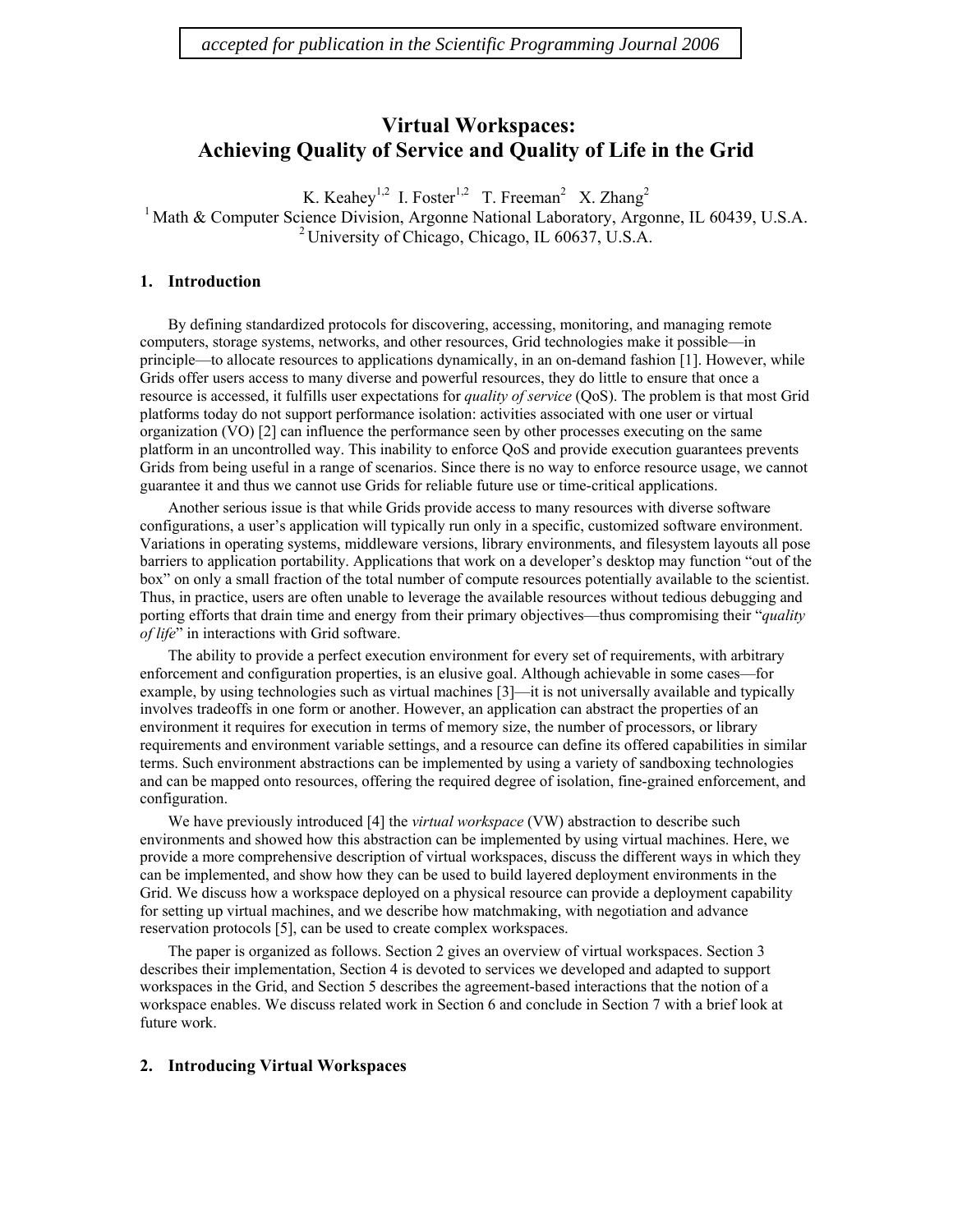A virtual workspace is an abstraction of an execution environment that can be made dynamically available to authorized clients by using well-defined protocols. The abstraction captures the resource quota assigned to the execution environment (e.g., CPU, memory share) as well as its software configuration (e.g., operating system installation, provided services). For example, a physical machine configured as an ATLAS Grid 3 node using the Pacman configuration software [6], a virtual cluster created with a Cluster on Demand (COD) software [7], a cluster of virtual machines configured with the software configuration required by Open Science Grid (OSG) [8], and a set of physical machines configured with Xen hypervisor [9] all represent a workspace.

Different workspace implementations provide different workspace management capabilities [10]. In this section, we discuss various workspace implementation approachs and the extent to which they can be made available dynamically in terms of flexibility of their configuration and efficiency of deployment.

#### **2.1 Workspaces as Site-Provided Installations**

Nodes on site installations, often configured to support the needs of specific communities such as Open Science Grid [11] or TeraGrid [12], can provide workspaces to Grid clients. One way of providing workspaces relevant to a specific community is to obtain a priori agreement on required configurations, and then simply deploy those configurations, advertise them, and provide access. This approach is often practiced today. A more flexible way is to allow for automated boot of physical nodes based on a configuration description and boot images (as implemented for example in bcfg [13]), thus allowing a site to manage its nodes in a more flexible and controlled manner. The Cluster on Demand (COD) [7] project pioneered the use of such tools to provide external access to configured physical nodes on-demand, using credential-based authorization. Base configurations can be further refined using configuration management software such as Pacman [6] to deploy pre-defined software configurations automatically. Pacman is able to check the installation against already available software to optimize the process. Thus, one can imagine scheduling the deployment of a Pacman workspace based on the availability of already installed software.

The final step in making a site-provided installation available as a workspace is providing access to Grid clients. Such access is typically provided by the use of dynamic accounts [14-18]: accounts generated on the fly or assigned from a pre-generated pool. The current workspace implementation leveraging site configurations [19] uses this method based on the LCMAPS adaptation [20] of account pool implementation [16]. In addition to workspace creation, this implementation provides a flexible interface for access management and policy inspection: the length of an account lease can be determined and renegotiated based on need. On lease termination the account is cleaned to extent determined by site account configuration policies. The account cleaning process is configurable by the site administrator and, for additional security, includes an optional quarantine: accounts are not returned to the pool until a specific event takes place, such as the expiration of a certain time period or an action by a system administrator.

While it is possible to exercise some control over software configurations of workspaces, enforcing fine-grain, reliable resource allocation and sharing remains problematic. Typically resources are made available in a relatively coarse-grained manner allocating the number of nodes or amount of available disk space but not enforcing fine-grained quotas, such as percentage of CPUs between users of a specific resource. Some control can be provided at the Unix account level by regulating the amount of resource assigned to individual accounts by using additional tools (e.g., "setrlimit," "quota," "chroot") or schedulers such as DSRT [21], PBSPro [22], or Condor [23]. Since these tools are not widely deployed the reliance on them can only be best-effort and rarely provides the required degree of enforcement.

In summary, while providing access to site-configured workspaces is a fast and widely accepted solution it lacks flexibility in that it offers little choice in shaping the workspace's configuration or the resource allocation associated with it. (The physical machine essentially becomes the resource enforcement unit.) Even when allowing full [7] or partial [6] control over the configuration on a physical resource, the choice is limited to a library of site-configured images. The greater the amount of configuration done at workspace creation time, the greater the flexibility of the solution, but also the greater the time required for workspace deployment. Base image deployment typically takes many minutes; the time then required to deploy and configure application-specific software can be substantial (for example, the time required to install the software used by the Atlas project [24] can take a few hours [25]) Given these considerations, deploying workspaces on physical nodes is cost-effective primarily for widely-applicable and long-lived workspaces that do not require fine-grained enforcement.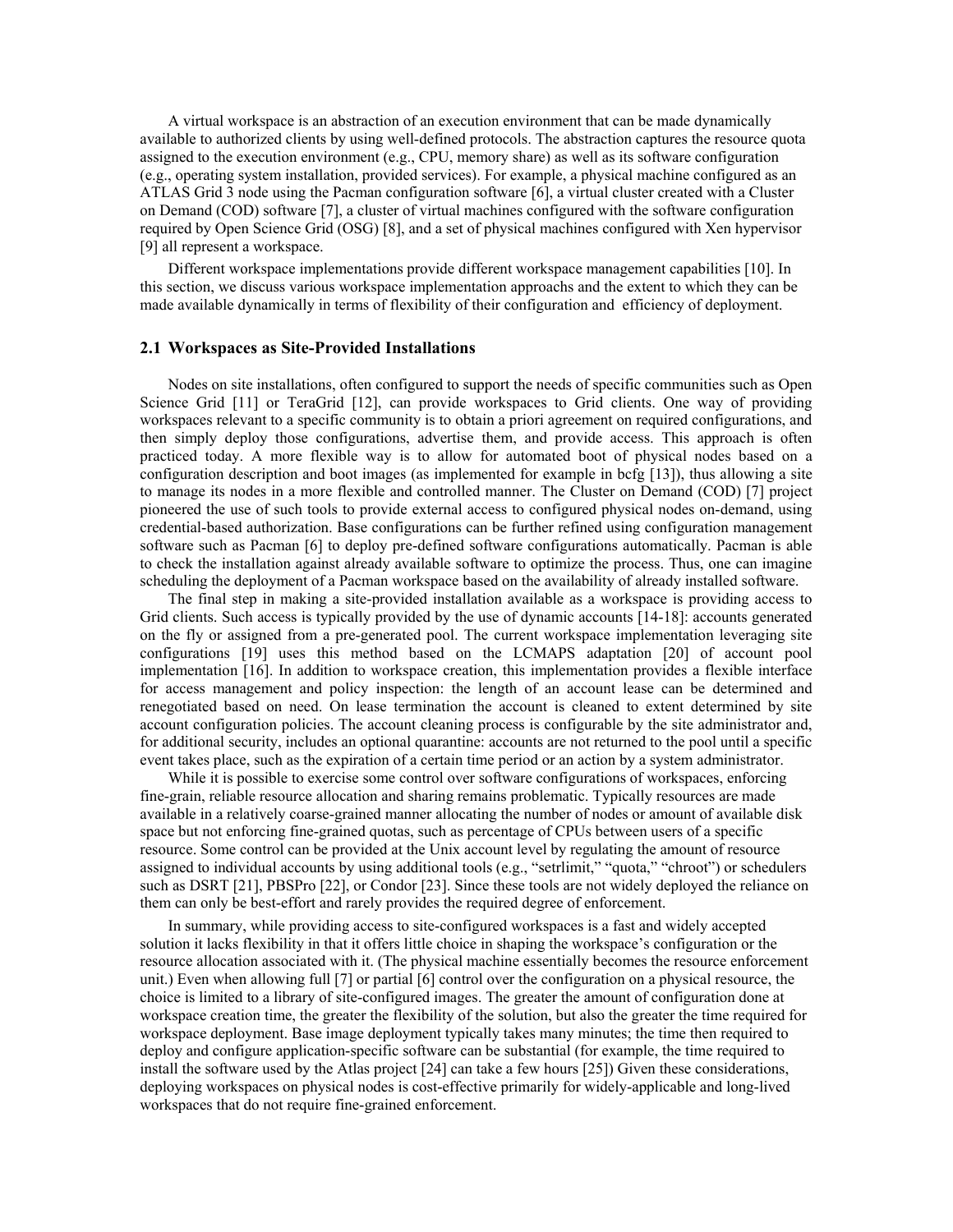# **2.2 Workspaces as Virtual Machines**

A virtual machine (VM) [3] provides a virtualization of a physical host machine. Software running on the host, typically called a virtual machine monitor (VMM) or hypervisor, is responsible for supporting this abstraction by intercepting and emulating instructions issued by the guest machines. A hypervisor also provides an interface allowing a client to start, pause, serialize, and shut down multiple guests. A VM representation (VM image) is composed of a full image of a VM RAM, disks (or partition) images, and configuration files. Recent exploration of paravirtualization techniques [9] has led to substantial performance improvements in virtualization technologies, making virtual machines an attractive option for high-performance applications.

Virtual machines allow a client to create a custom execution environment configured with a required operating system, software stack and access policies and then deploy it on any resource running a hypervisor. Further, VM state may be serialized into a VM image, allowing the client to pause or shut down VM operation, and resume it at a different time and in a different location, decoupling image preparation from its deployment and enabling migration. In addition, virtual machines offer excellent enforcement of resource usage: typically, a virtual machine is configured with a specific memory and disk size and some, such as [9], allow those qualities to be managed during deployment. Using schedulers, such as [26], a client can assign a percentage of CPU to a given virtual machine effectively regulating the CPU usage of the group of processes encapsulated in it. For these reasons, VMs provide an excellent implementation option for workspaces: the configuration of a VM image can reflect a workspace's software requirements while the hypervisor can ensure the enforcement of hardware properties.

The virtual workspace implementation based on virtual machines uses VM images configured at the time of workspace creation to represent an execution environment. Where VM disk is represented as a set of partition images (as in Xen [9]) a configuration can be assembled by simply putting suitably configured partitions together (while carefully respecting software dependencies). Depending on the installed software, virtual machine images can be large. Thus, assembling an image by partitions is also useful at the time of workspace deployment—partitions containing software installations frequently used at a given site can be stored locally instead of transferred at workspace deployment time. In the future, we plan to explore using the Replica Location Service (RLS) [27] to keep track of and manage copies of VM images associated with specific workspaces.

Overall, VMs have the advantage of both flexibility and speed of deployment. The flexibility stems from the VM concept, which provides an abstract representation of state that can be deployed anywhere a hypervisor is present. In modern hypervisors such deployment is quick: we show that deploying a VM can take less than a second [4], which is comparable to the overhead induced by the Grid tools. In addition to this, hypervisor's ability to provide fine-grain enforcement makes virtual machines an ideal solution for short-term deployment of uniquely configured workspaces requiring controlled resource usage. We note however that VM deployment relies strongly on the availability of a hypervisor of a compatible type; in effect on an underlying deployment of another workspace.

# **2.3 Virtual Cluster Workspaces**

Workspaces implemented via any of the methods just described can be grouped to create virtual clusters of various topologies. A *virtual cluster workspace* can be constructed via, for example, the Clusteron-Demand (COD) infrastructure [7], an existing cluster with tools for dynamically enabling access, or a cluster of virtual machines.

When using a virtual machine implementation, a virtual cluster workspace is implemented in terms of multiple VM images that may represent specialized nodes such as worker or head nodes. In representing clusters, we can leverage the fact that some groups of nodes (for example, worker nodes) have the same or similar configuration and leverage this fact to optimize their representation and deployment time. We provide a detailed discussion of these topics elsewhere [28].

## **3. Describing Virtual Workspaces**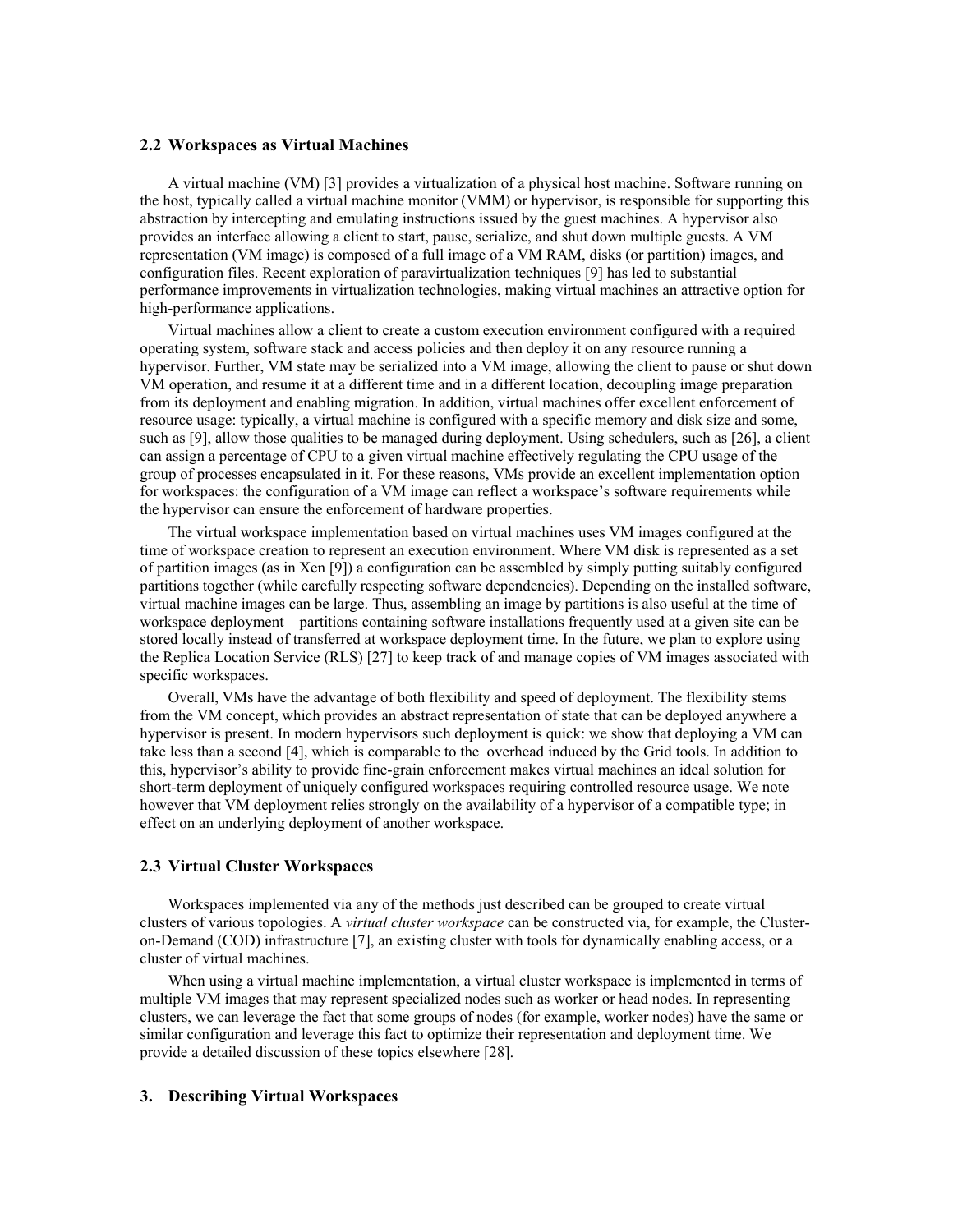A workspace description should contain sufficient information for a deployment service to create the environment represented by this workspace. This information is of two kinds:

- (1) description of packages or other data that need to be obtained from potentially external sources and put together (such as a software installation package or a VM image), and
- (2) deployment logistics information, which needs to be interpreted and configured at deployment time (such as network connection configuration for a VM).

The quantity of information that must downloaded and the amount of deployment-time configuration will depend on both workspace implementation (installation-based deployment versus deploying a VM image) and the deployment service implementation (deploying a VM based on a pre-configured image [29] or refining configuration at deployment time [30]). Thus, a wide range of approaches to workspace description are possible, from the simple but inflexible (e.g., a pointer to a VM image and a default deployment configuration) to the complex but powerful (e.g., arbitrary on-the-fly configuration of an image). In this section, we describe the configuration aspects of a workspace definition -- workspace metadata -- in the context of the schema we developed for virtual machine representation of workspaces.

We adopt an approach that strikes a balance between definition flexibility and deployment-time configurability and speed. We describe a workspace using the XML schema depicted in block form in Figure 1. The description associates a workspace *name* with its definition and deployment logistics information. The workspace name is a uniform resource identifier (URI) that can be resolved to obtain more information about the workspace, such as its provenance, creation and modification times, or detailed software catalog. While irrelevant to deployment, this information is valuable to a workspace client and can be made available by services such as the Handle System [31] that additionally allow for policy-controlled release of this information.

We represent a workspace as a collection of modules that can be combined to define the workspace's content. These modules may include a variety of components such as a system module, a communityspecific configuration layer, or an application module. These different components can be obtained at different times and from different sources, thus optimizing VM image transfer. Further, such modules can be attested by different parties depending on their provenance, annotated with versioning information, and associated with different operational modes (such as read-only). Thus, the *definition* section of the workspace description contains a definition of workspace *modules* together with information describing how they should be obtained and put together, as well as *deployment information* describing how the workspace should be configured on deployment. In order to enable verification prior to deployment, the definition section additionally specifies *prerequisites* for workspace deployment, such as CPU architecture, hypervisor, kernel images and versions, and kernel parameters.

With VMs, workspace modules can be implemented by VM partitions or disks that make up a VM image (see Section 2.2). The deployment service must be able to resolve how to acquire these partitions, verify their integrity, and instantiate the VM such that the proper image is loaded by the VM at the expected device. Thus, for each individual module we specify a *module name*, the *location* at which the module can be obtained, the *device binding* to which it should be bound, and modes of operation (*permissions)*. Like the workspace metadata, a partition name is a URI that can be used in conjunction with other services to obtain more information about a specific partition including dependencies on other partitions. A partition location can be resolved to locate and transfer an actual image partition. We are currently creating an additional *attestation element* to describe who developed a partition and attested to its content.

To complete VM instantiation, we also need to describe deployment information on how to provide networking and (potentially) additional storage. This content is contained in the *deployment* section of the workspace. To reflect that fact that a VM can have an arbitrary number of network interfaces (NICs) that are mapped to physical hardware in different ways, networking is described as a collection of NIC elements. For each NIC, we describe *naming* (the method used to obtain an IP address), *network binding* describing how VM's network interfaces are bridged and managed outside the VM, and the *IP address*. The network binding can be bridged directly to a physical NIC, bridged to a VPN, configured behind a NAT of one of the host machine's IP addresses, or configured to use an isolated LAN.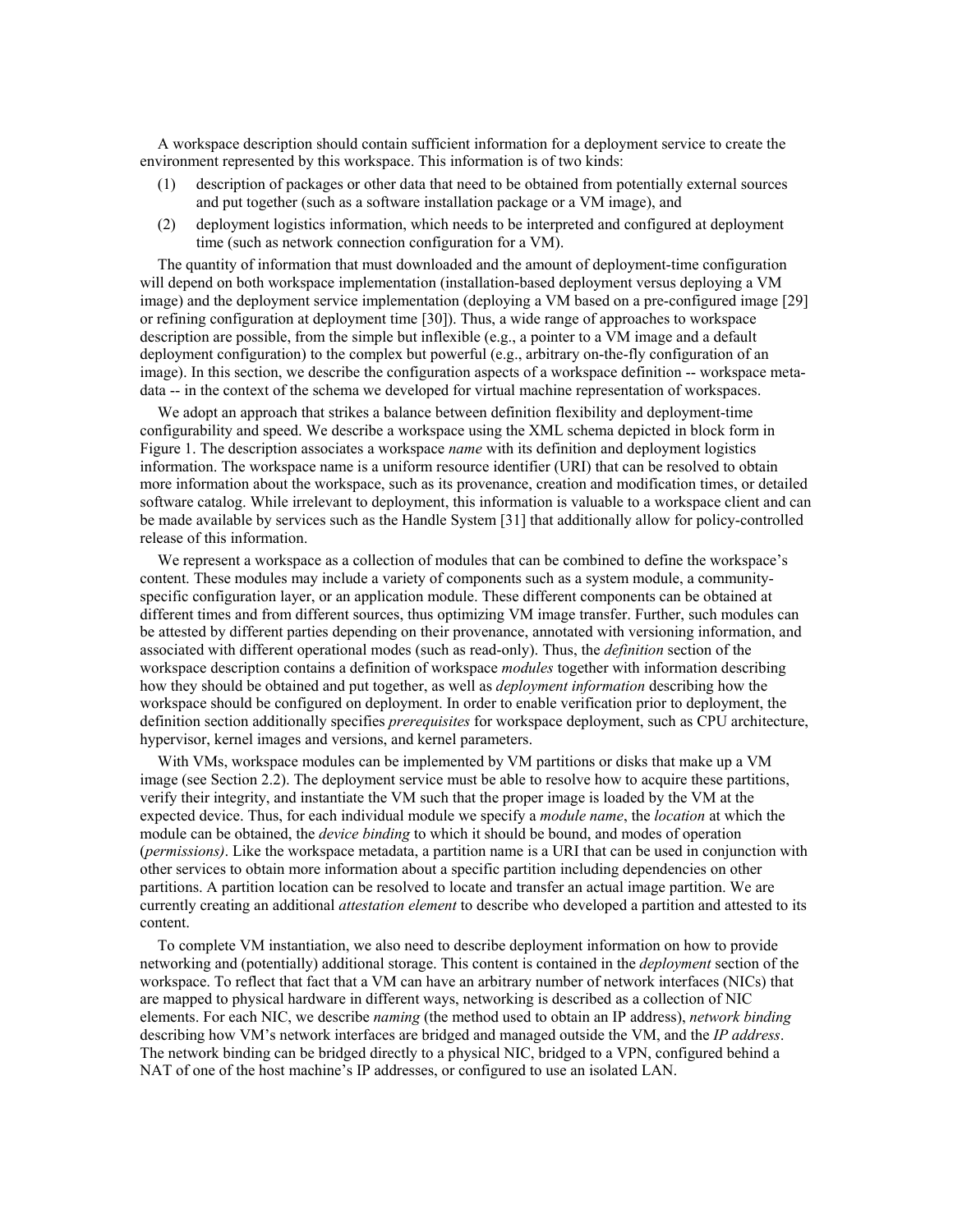

# **Figure 1: Graphical representation of the workspace schema. Plus signs denote "one or more elements".**

Atomic workspaces, describing one execution environment, can be combined to form aggregate workspaces such as virtual clusters. An aggregate workspace is defined to contain sets of homogeneous atomic workspaces. This approach allows us to define heterogeneous clusters composed for example from a head node and worker nodes (one atomic workspace and a set of homogeneous atomic workspaces). To represent more complex, hierarchical structures the aggregate workspace can easily be made more recursive in future workspace implementations. All information about a cluster workspace is derived from the metadata of the atomic workspaces describing those nodes.

While workspace metadata describes where VM image parts can be obtained, it does not include them. Images as well as workspace descriptions can be put together by VO deployment teams supporting specific groups of applications. Such workspaces can then be shared, copied, and incrementally refined, allowing users to further customize VWs to suit a particular set of needs. A community may provide a configuration service supporting those operations and allowing for more or less workspace customization. VMPlant [30] implements such a service, which however combines the process of VM configuration with its deployment. In our architecture those roles are split: once put together, a workspace description may be deployed many times, each time potentially with a different resource allocation.

# **4. Creating, Deploying, and Managing Virtual Workspaces**

The workspace description introduced in the previous section describes a workspace's environment. A workspace defined in this way may be deployed in the context of many different resource allocations. Furthermore, these allocations can be renegotiated during a specific deployment. We use the term Workspace Service to denote the entity responsible for deploying a workspace and associating it with a specific resource allocation. We describe this service here, as well as the context in which a Workspace Service operates and the means by which it interacts with different Grid services to accomplish its goals.

Figure 2 illustrates these services and their function. To obtain a workspace description, a client first works with either workspace configuration services (Section 3) to create a new workspace, or selects from existing workspaces using an information service that associates workspace images with information about those images and the deployment capability (services) they provide.

Workspace deployment comprises two phases: obtaining the workspace data required for deployment and using that data to deploy the workspace onto a requested set of resources. Implementing the first phase (workspace staging) may require orchestrating workspace data transfer from remote sources to the site where the workspace will be deployed. Efficiently scheduling such transfers can require global knowledge and coordination. In the second phase, the workspace data is available at the selected site and the workspace can now be deployed using this site's workspace service. In order to do this, the workspace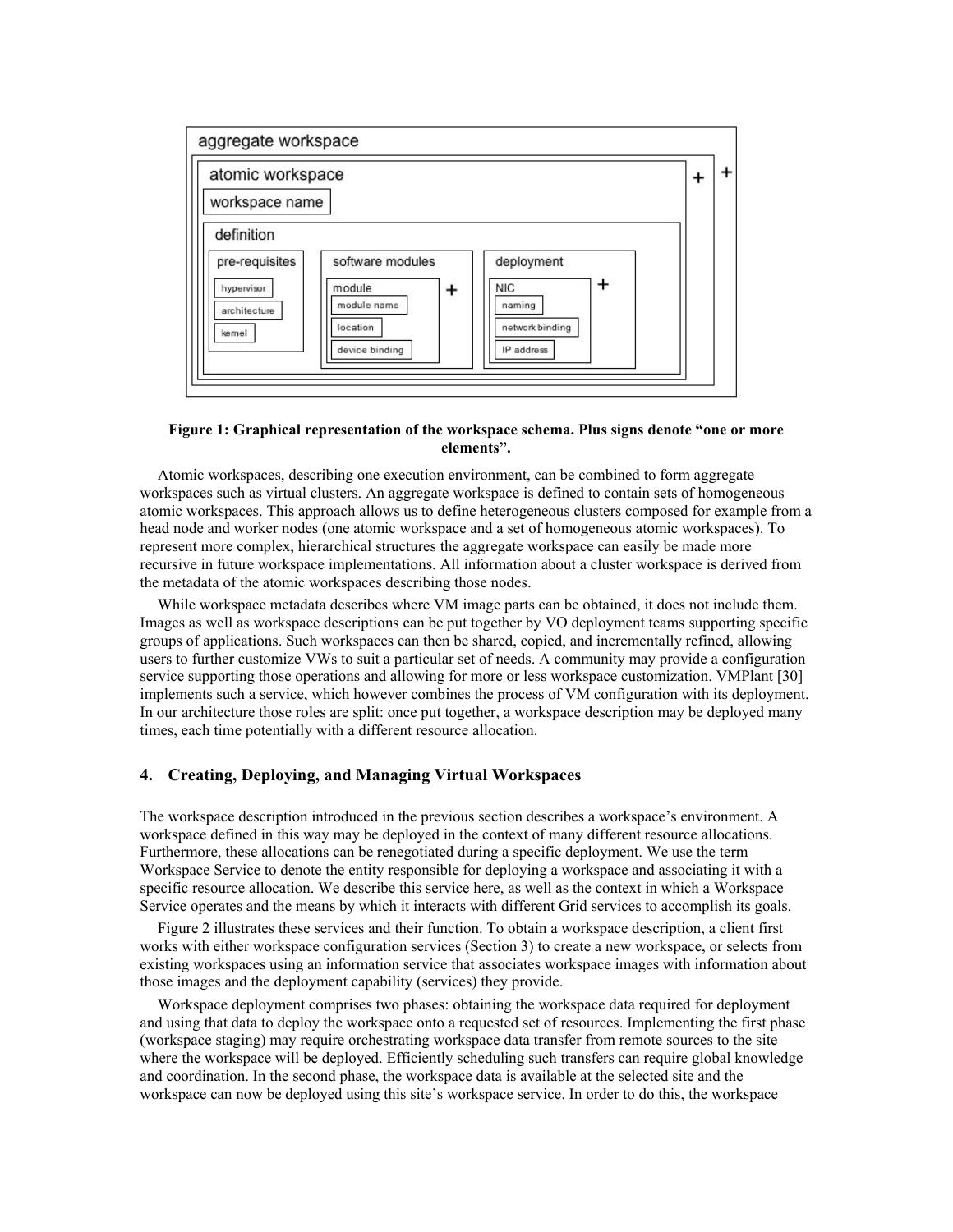service must be able to interpret the workspace description and be in control of resources that provide the deployment capability for this kind of workspace (e.g., a hypervisor for virtual machines).

At deployment, a workspace is associated with a resource allocation requested by the client. This resource allocation, as well as other deployment-specific properties of the workspace, can be managed (i.e., monitored and/or modified) throughout its deployment. All workspace service operations are subject to authorization; authorization policy may be expressed in terms of both the requesting client and the workspace itself. Once the workspace is deployed, an authorized client can interact with services within the workspace. Note that at this point, the client is authorized by services executing *within* the workspace. By the act of deploying the workspace and associating it with a resource allocation, the workspace service effectively delegates to the workspace the use of this allocation.





Work on other services is pursued elsewhere; here we focus on the Workspace Service. We define Workspace Service protocols based on the Web Services Resource Framework (WSRF) [32], which provides standard methods for the creation and management of manageable state descriptors called "WS resources." A *Workspace Factory Service* uses a "create" operation to create a WS resource representing the new workspace. Associated with each WS Resource are a limited lifetime and other resource properties that can be inspected, queried, and managed in standard ways, and that can be used in conjunction with WS-Notifications [32] to provide updates on change. A resource can be destroyed either explicitly or by allowing its lifetime to expire. Figure 3 shows the resource properties we defined for a workspace resource, as well as the operations and arguments that we define for a workspace service in addition to resource management as described above.

The Workspace Factory "create" operation takes as input a workspace description (as described in Section 3) and a description of a resource allocation to be applied to the workspace on startup. The resource allocation request contains a request for association with a resource allocation for a specified length of time. The resource allocation is specified as constrained values that are bound to specific values when the request is accepted. Deploying an aggregate workspace requires describing an aggregate resource allocation reflecting the topology of the specified workspace: the aggregate resource type is specified based on an atomic resource type defined analogously to aggregate workspaces. In addition, the resource allocation request allows a client to specify a state that the workspace deployment should reach on creation of the resource. This element indicates whether the workspace should be started immediately or whether it should be only prepared for startup (for example, images associated with a workspace should be propagated to the actual resource on which they will be deployed). The last option was introduced based on the observation that preparing a workspace to start may take a relatively long time [28].

In addition to the operations used to manage the WS resource, we define operations that allow a client to start a workspace and to shut down a started workspace. Workspace shutdown takes an argument that allows the client to express properties of the shutdown, such as pause, pause and serialize, hard-reboot, and trash (shut down and destroy images). A workspace may be started and shut down many times throughout the lifetime of the WS resource associated with it.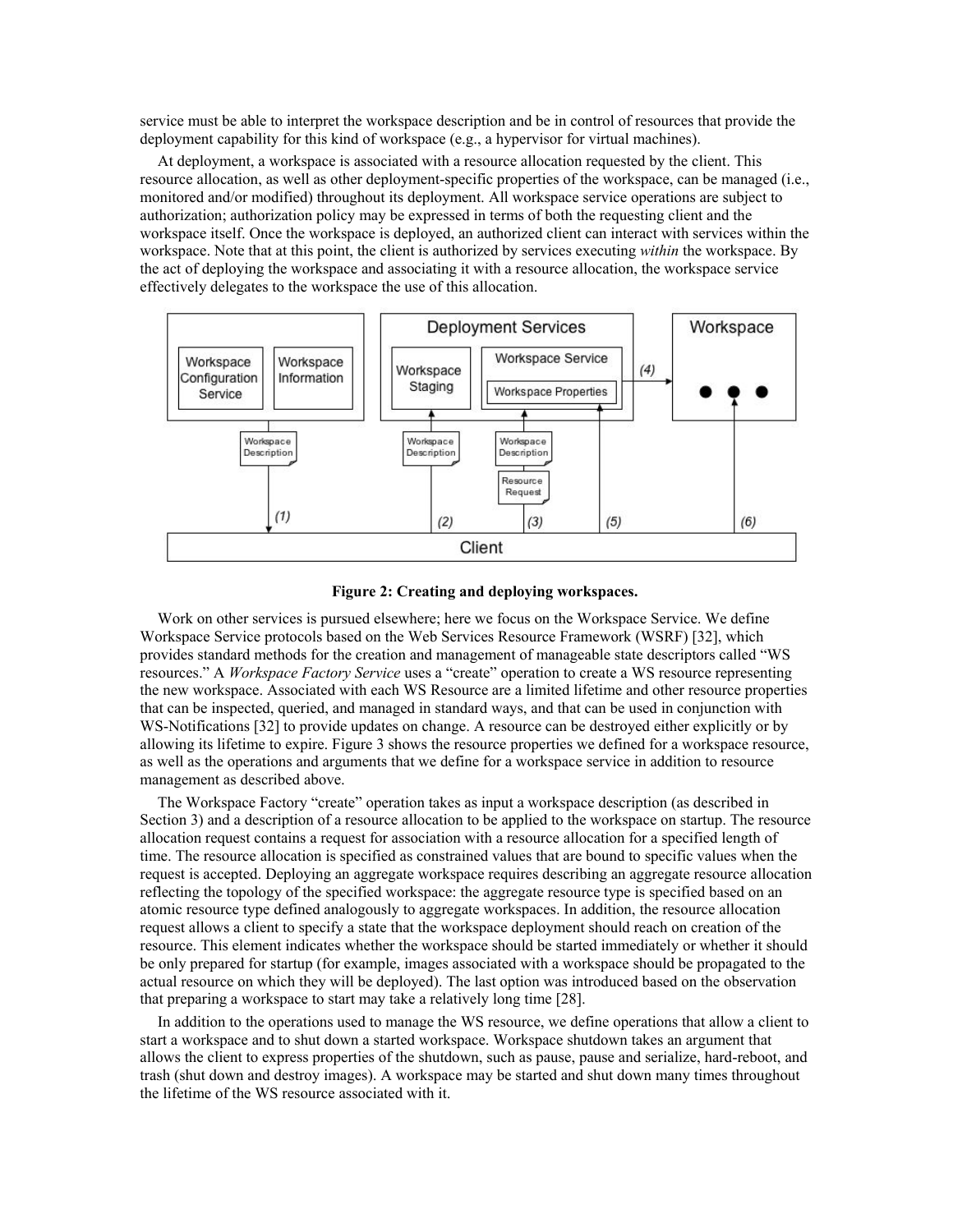The properties of workspace deployment can be inspected and managed through the WS resource properties. The resource properties of a workspace resource describe the resource allocation that the workspace is currently bound to, the state of the workspace (propagated/unpropagated – referring to the readiness for execution, running, paused, trashed). A client may use the resource properties to adjust the resource allocation given to a workspace using the WSRF SetResourceProperties operation. Although in the future negotiation could be used for this operation, we currently accept or reject the request based on feasibility.

# Types:

AtomicResourceAllocation\_Type: CPUType CPUPercentage PhysicalMemory  $NIC$   $[$ ] **DiskSpace** 

NIC Type:

 IncomingBandwidth OutgoingBandwidth

WorkspaceDeployment\_Type: DeploymentTime ResourceAllocation WorkspaceState

### Workspace Service Factory

#### Resource Properties:

1. Workspace pre-requisites

#### Operations:

Create(AggregateVirtualWorkspace, AggregateResourceAllocation\_Type)

### Workspace Service

#### Resource Properties:

1. AggregateWorkspaceDeployment\_Type

- 2. Workspace deployment information
- 3. Workspace state

#### Operations:

 Start (no inputs) Shutdown (shutdown inputs)

#### **Figure 3: Workspace Service Interfaces**

Our implementation of the protocols described above is based on the Globus Toolkit 4 (GT4) implementation of WSRF [33]. This use of GT4 allows us to leverage many tools available in the Globus Toolkit such as authentication/authorization mechanisms and persistence. The workspace service implements a gateway to a set of resources administered by it: the workspace may be deployed on a different host from the one on which it is installed.

The protocol outlined above fulfills many of our basic design requirements: it provides the control necessary to deploy and shutdown workspaces, request and manage the resource allocation assigned to them, and support desirable behaviors, such as migration (which can be accomplished by pausing and serializing a workspace and restarting it in a different location). However, we expect these interfaces to evolve significantly in the future to support negotiation, more sophisticated agreement structures (such as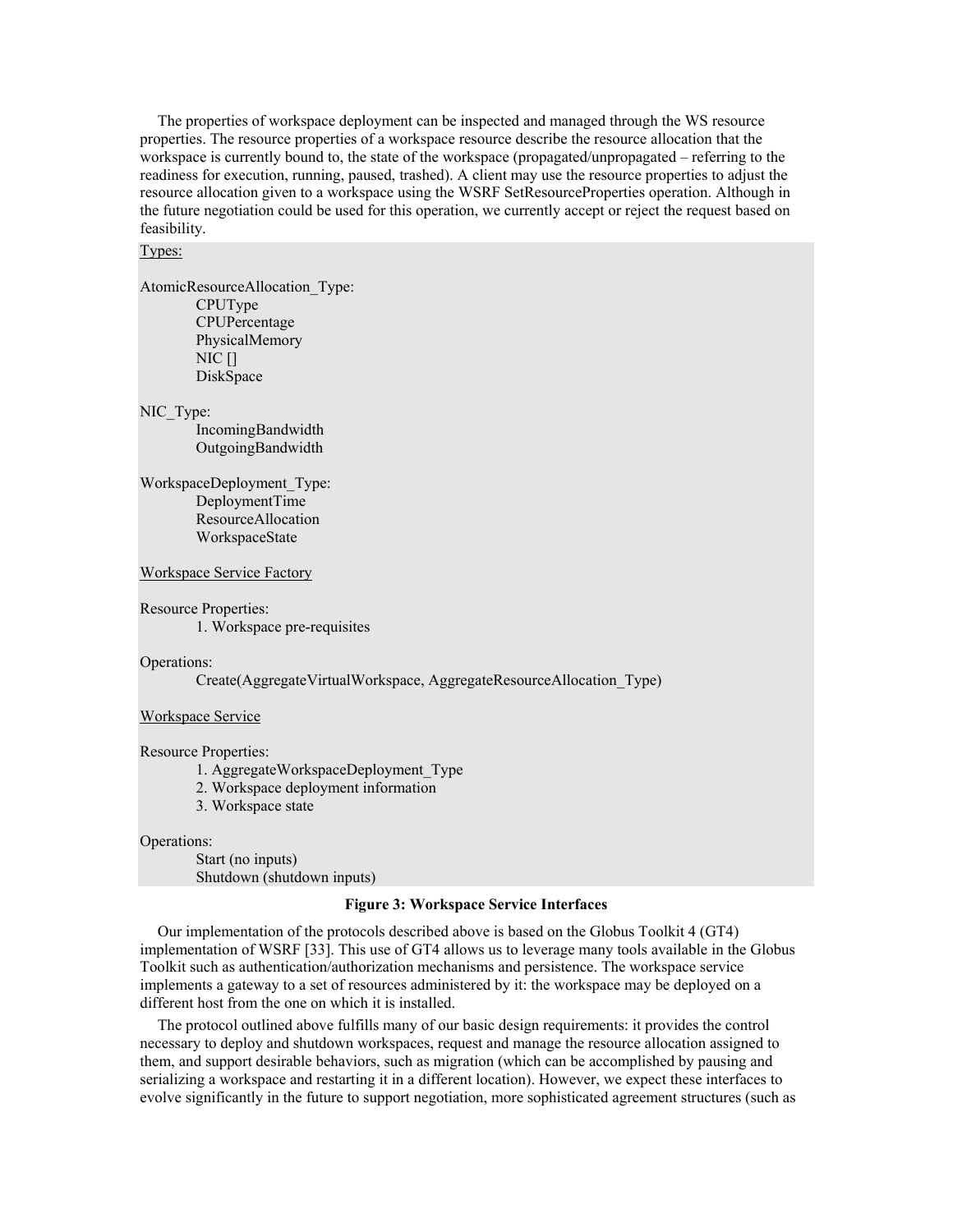WS-Agreement [5]), and more refined resource allocation strategies and definitions (potentially based on JSDL [34]). As these definitions evolve, so will the associated resource properties and operation definitions. Another driving force in their evolution will be generalizing these services to support other workspace implementations, which is desirable from the perspective of providing uniform ways of interacting with the same concept, no matter how that concept is implemented. We currently define for example what kinds of workspaces can be deployed by a specific service: more such definitions may be necessary to make the interfaces truly generic.

# **5. Putting It All Together: Workspaces, Agreements, and Brokers**

 We have described the different implementations of workspaces and, based on the example of virtual machines, shown how they can be described and deployed. Our motivation in defining a workspace was to provide a required execution environment for an application. However, we note that a workspace itself may constitute an application with well-defined requirements (see workspace pre-requisites as in Section 3). While virtual machines provide a compelling solution for environment deployment, their own deployment, as well as its scope, relies on the presence of compatible hypervisors on a resource. In this section, we discuss how different implementations of workspaces can be put together to implement the full stack of interactions required for workspace deployment.

A workspace is associated with a *deployment capability*. As the figure below illustrates such capabilities can support the deployment of jobs or other workspaces. The Workspace Service, implementing workspace deployment, can operate at each layer; however, at each layer, workspace deployment is associated with different implementations and ownership.



# **Figure 4: Environment layers: A and C are hypervisor workspaces, each supporting the deployment of different types of virtual machines, which in turn provide job execution capabilities. Workspace B provides job execution capability.**

Base images, deployed on resources owned and maintained by a site, are typically configured by a site owner to reflect site policies. Virtual machines, on the other hand, whose deployment and shutdown can easily be controlled by a site without impairing the availability of its resources, can be configured by communities wishing to support specific applications. A site can still impose restrictions on their configuration, for example by deploying only images attested and versioned by trusted sources, but it is no longer responsible for providing and maintaining complex community-specific configurations. This strategy can make a significant difference in the variety of environments that a site can support: while it is difficult for a site to maintain a community-specific workspace for every community wishing to work with that site, it is much easier to maintain several generic hypervisor images. Thus, we argue that it is advantageous for sites to support deployment capability platforms for the deployment of VM workspaces rather than end-user capabilities.

While today a site typically simply advertises the supported deployment capability, such advertisements are static and do not allow much flexibility in the support of deployment capabilities. If, in practice, one dominant capability is required by the site users (such as a specific Linux workspace or a popular hypervisor) this model is sufficient. However, systems such as COD [7] offer a more flexible model that (in effect) implements site-specific workspace services that allow an authorized client to request the deployment of a workspace from a limited set. Providing standardized interfaces to such services would enable a client to flexibly negotiate required workspaces at different sites.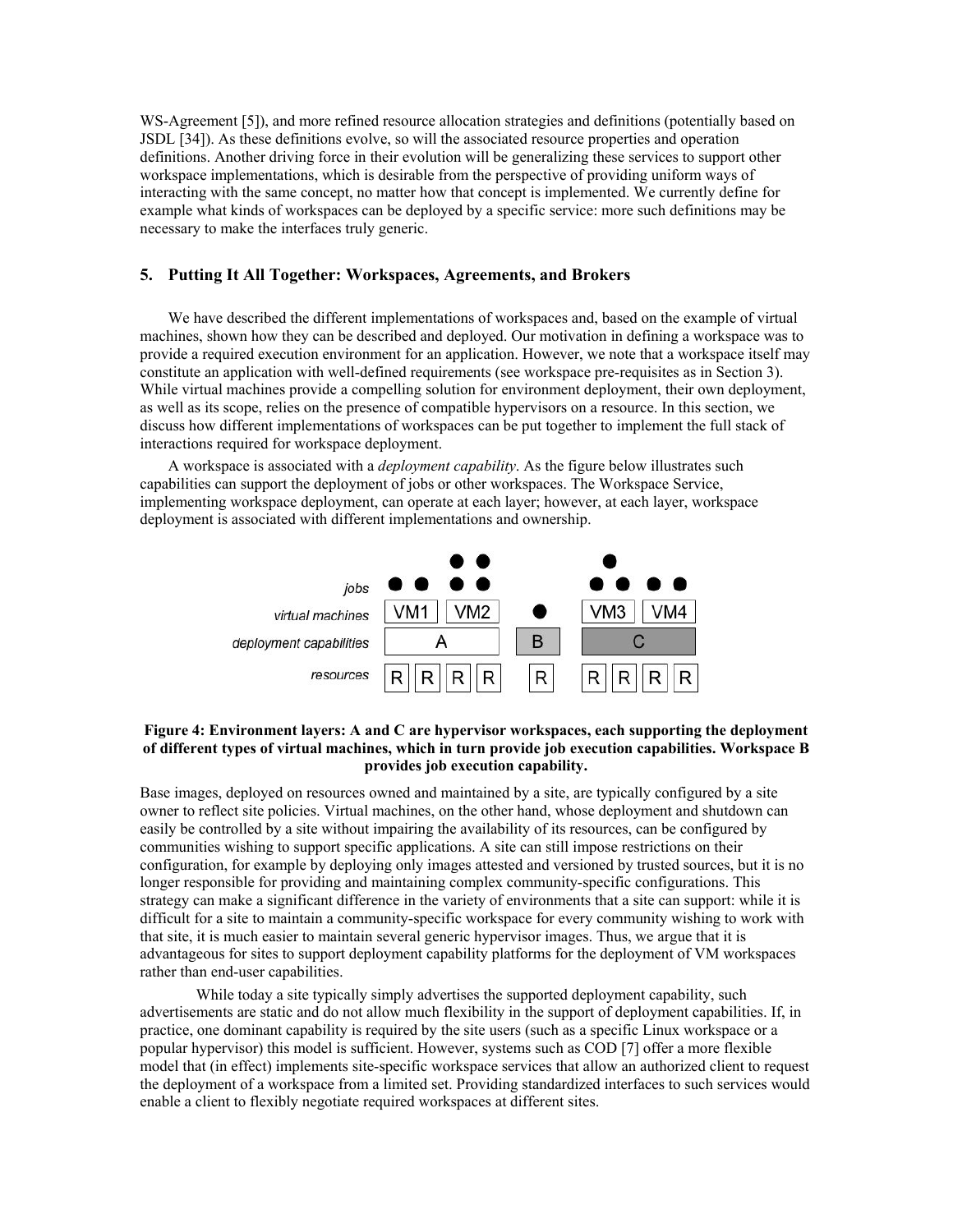These interfaces are likely to be based on emerging standards such as WS-Agreement [5]. Figure 5 shows how the full workspace deployment could be negotiated using WS-Agreement. A broker negotiates an agreement with a site for the availability of a set of resources and obtains a resource allocation agreement. Workspace deployment requests, defining a deployment capability (for example, a specific hypervisor configuration) and a resource allocation request, can now be made against that resource allocation agreement. If the request is successful, a workspace deployment is bound to the available resource allocation, and the hypervisor configuration is deployed on the requested resources. This agreement in turn can be used as a base for subsequent deployment of virtual machine workspaces. Throughout this interaction the site or community may advertise supported deployment capabilities or even offer them as bids [35] through Grid economic mechanisms.



**Figure 5: Negotiating workspaces in the Grid.** 

It should be noted that it is the deployment capability that is advertised by a site: in addition to making resources available we also need to be able to configure them with a software providing the required capability. The power of using virtual machines relies on the fact that while sites can, in principle, maintain configuration images required by many different communities, in practice only a few images can be maintained. However, maintaining a few generic hypervisor images gives the sites a platform that can be used to deploy a large variety of environments.

### **6. Related Work**

Because of their superior isolation properties, fine-grained resource management, and ability to instantiate independently configured guest environments on a host resource, virtual machines are attracting increased attention in distributed computing [10, 36]. The Xenoserver project [37] is building a distributed infrastructure based on the popular and efficient Xen virtual machine [9]. The In-Vigo project [30, 38] proposed a distributed Grid infrastructure based on the use of virtual machines as resources, while the Virtuoso [39] and Violin [40] projects explore networking issues related to using virtual machines in a Grid environment. Likewise, much research has been invested in tools for resource configuration [13, 35, 41, 42] and allocation as well as dynamically providing access for Grid clients to existing workspaces [14-18]. COD [7] enables dynamic workspace deployment for authorized remote clients.

Our contribution differs from these efforts in two ways. First, unlike Krsul et al. [30], we seek to separate deployment-independent workspace configuration services on the one hand, and a workspace deployment service that binds a workspace to a specific resource allocation on the other. Second, we believe that the workspace abstraction is not limited to a single virtual machine implementation or sitespecific installation mechanisms but can be generalized to encompass a range of approaches. Driven by the requirements of diverse Grid communities working with the Globus Alliance [43], we also seek to define methods for representing clusters of workspaces that form a primary Grid platform. Based on the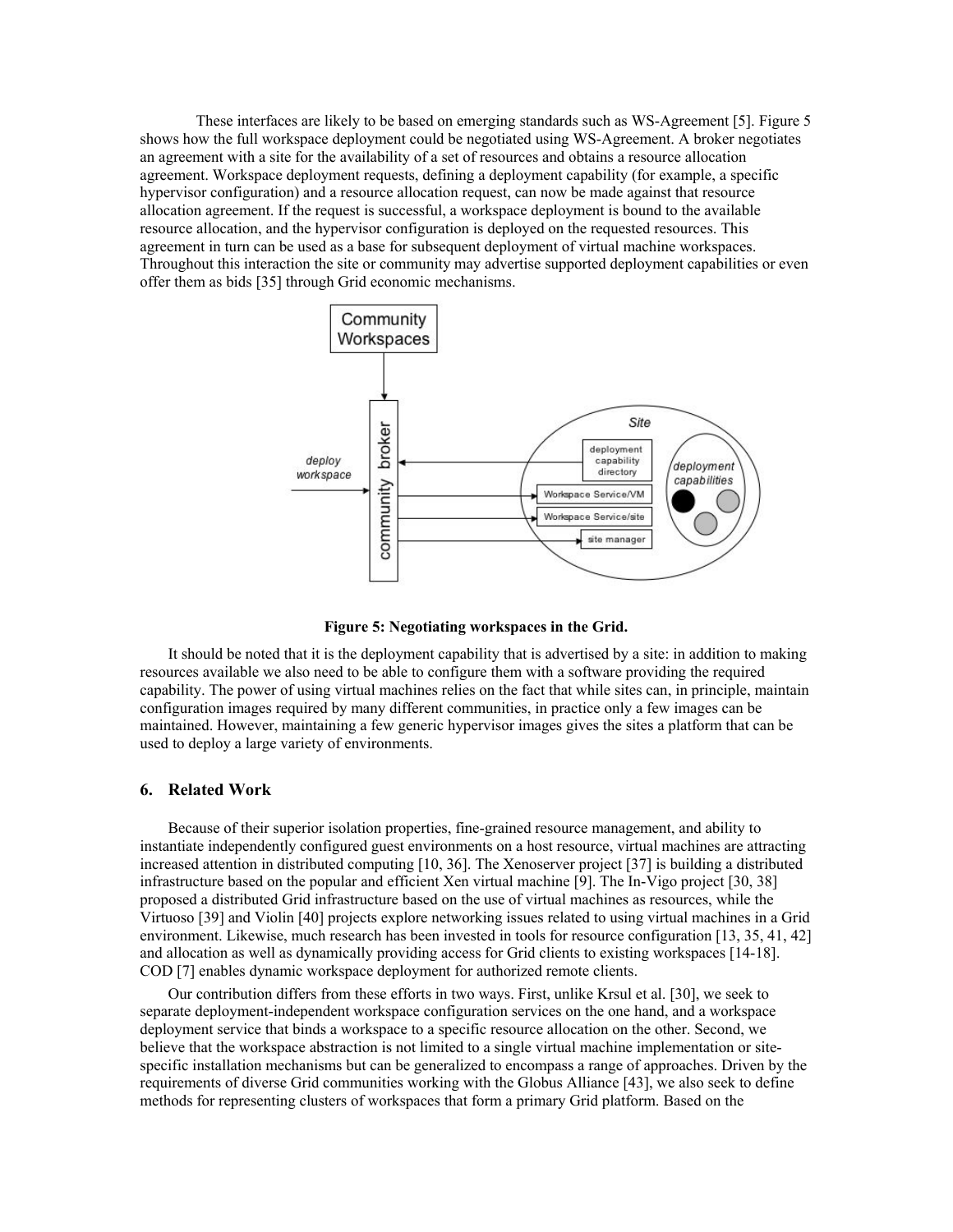generalized idea of workspace, we are defining common methods for secure workspace deployment and management that allow us to build nested workspaces flexibly, as described in Section 5. In this sense our work is closest to COD [7], but wider in scope.

As we have shown in Section 5, concepts developed as part of the matchmaker architecture [44], SNAP [45], and WS-Agreement [5] can be applied to workspace management. However, their varied deployment times, varying enforcement capability, and heterogeneous and potentially layered nature raise as many interesting problems in resource brokering and scheduling as they solve in the enforcement and environment definition.

# **7. Summary and Future Work**

The virtual workspace concept and new implementation approaches, such as virtual machines, enable many scenarios that are hard to achieve with current tools. Among others, we expect that providing reliable quality of service enforcement will lead to more widespread use of agreement-based protocols and commercial interactions in resource use and contributions. In addition, the ability to deploy remote workspaces reliably will provide much needed "quality of life" for Grid users, who will be able to use more resources with greater confidence.

Workspaces also make it easier for resource owners to contribute resources to the Grid and to manage virtual organizations. As we point out in Section 5, workspaces can be used for management at different layers. Virtual organizations can manage workspaces for their applications while still giving a site coarsegrained control over workspace images via attestation. Thus, a virtual organization can evolve workspaces flexibly and independently, while sites manage generic workspaces in site-specific ways, providing platforms for the deployment of workspaces from different communities. This strategy has the potential to lower significantly the entry barrier into the Grid by reducing the administrative cost of maintaining Grid resources.

Much research is still required to realize this vision. In future work, we plan to further refine and experiment with virtual workspaces and to work on ensuring their security, developing networking infrastructure, and devising methods that leverage the migration capability and other aspects. In addition, we plan to explore the notion of *virtual playgrounds,* or virtual Grids abstracting a real physical Grid. A virtual playground is composed of several workspaces, virtual networks, and virtualized storage or data. As a workspace is designed to support a group of jobs sharing similar requirements, a playground supports the interaction of such jobs over a Grid and may involve computations across many platforms. Our research on workspaces paves the way for this work.

# **References**

- 1. Foster, I., C. Kesselman, J. Nick, and S. Tuecke, *The Physiology of the Grid: An Open Grid Services Architecture for Distributed Systems Integration*. 2002: Open Grid Service Infrastructure WG, Global Grid Forum.
- 2. Foster, I., C. Kesselman, and S. Tuecke, *The Anatomy of the Grid: Enabling Scalable Virtual Organizations.* International Journal of Supercomputer Applications, 2001. **15**(3): p. 200-222.
- 3. Goldberg, R., *Survey of Virtual Machine Research.* IEEE Computer, 1974. **7**(6): p. 34-45.
- 4. Keahey, K., I. Foster, T. Freeman, X. Zhang, and D. Galron, *Virtual Workspaces in the Grid.* ANL/MCS-P1231-0205, 2005.
- 5. Andrieux, A., K. Czajkowski, A. Dan, K. Keahey, H. Ludwig, J. Pruyne, J. Rofrano, S. Tuecke, and M. Xu, *Web Services Agreement Specification (WS-Agreement) Draft 20*. 2004: https://forge.gridforum.org/projects/graap-wg/.
- 6. Youssef, S., *Pacman: A Package Manager*. 2004: http://physics.bu.edu/~youssef/pacman/.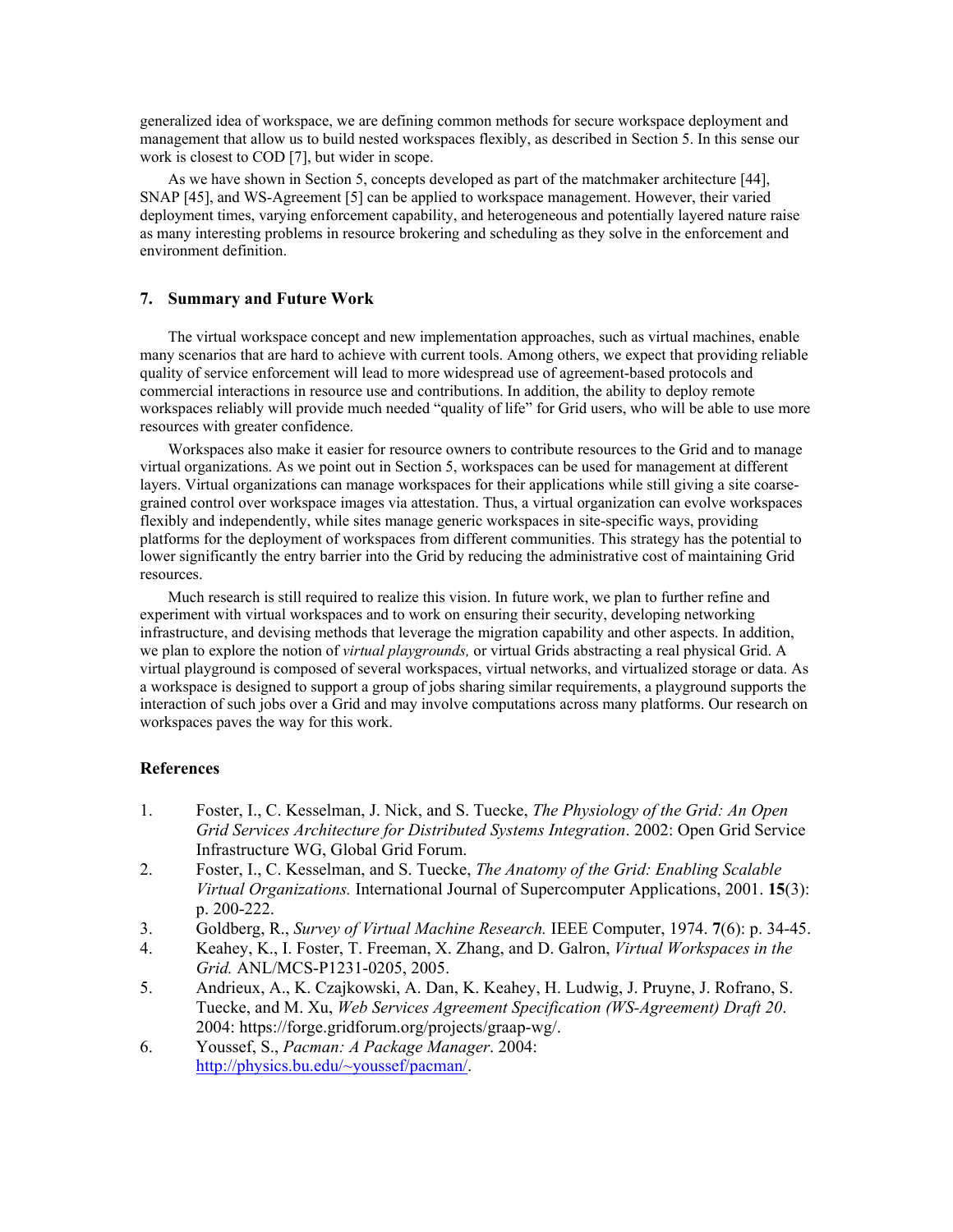- 7. Chase, J., L. Grit, D. Irwin, J. Moore, and S. Sprenkle, *Dynamic Virtual Clusters in a Grid Site Manager.* accepted to the 12th International Symposium on High Performance Distributed Computing (HPDC-12), 2003.
- 8. Foster, I. and others. *The Grid2003 Production Grid: Principles and Practice*. in *IEEE International Symposium on High Performance Distributed Computing*. 2004: IEEE Computer Science Press.
- 9. Barham, P., B. Dragovic, K. Fraser, S. Hand, T. Harris, A. Ho, R. Neugebar, I. Pratt, and A. Warfield. *Xen and the Art of Virtualization*. in *ACM Symposium on Operating Systems Principles (SOSP)*.
- 10. Keahey, K., K. Doering, and I. Foster. *From Sandbox to Playground: Dynamic Virtual Environments in the Grid*. in *5th International Workshop in Grid Computing*. 2004.
- 11. *Open Science Grid (OSG)*. 2004.
- 12. Catlett, C., *The TeraGrid: A Primer*. 2002.
- 13. Desai, N., A. Lusk, R. Bradshaw, and R. Evrard. *BCFG: A Configuration Management Tool for Heterogeneous Environments*. in *IEEE International Conference on Cluster Computing (CLUSTER'03)*. 2003.
- 14. Hacker, T. and B. Athey, *A Methodology for Account Management in Grid Computing Environments.* Proceedings of the 2nd International Workshop on Grid Computing, 2001.
- 15. Kapadia, N.H., R.J. Figueiredo, and J. Fortes. *Enhancing the Scalability and Usability of Computational Grids via Logical User Accounts and Virtual File Systems*. in *10th Heterogeneous Computing Workshop*. 2001. San Francisco, California.
- 16. McNab, A., *Grid-Based Access Control for Unix Environments, Filesystems and Web Sites.* Proceeings of the CHEP 2003 conference, 2003.
- 17. Keahey, K., M. Ripeanu, and K. Doering. *Dynamic Creation and Management of Runtime Environments in the Grid*. in *Workshop on Designing and Building Web Services (to appear)*. 2003. Chicago, IL.
- 18. Talwar, V., S. Basu, and R. Kumar. *An Environment for Enabling Interactive Grids*. in *The Twelfth IEEE International Symposium on High Performance Distributed Computing (HPDC-12)*. 2003. Seattle, Washington.
- 19. Ashkenas, R., D. Ulrich, T. Jick, and S. Kerr, *The Boundaryless Organization*. 1995, San Francisco: Jossey-Bass.
- 20. Steenbakkers, *Guide to LCMAPS version 0.0.23*. 2003: http://www.dutchgrid.nl/DataGrid/wp4/lcmaps/edg-lcmaps\_gcc3\_2\_2-0.0.23/lcmaps.pdf.
- 21. Foster, I., C. Kesselman, C. Lee, R. Lindell, K. Nahrstedt, and A. Roy. *A Distributed Resource Management Architecture that Supports Advance Reservations and Co-Allocation*. in *Proc. International Workshop on Quality of Service*. 1999.
- 22. *Portable Batch System*.
- 23. Frey, J., T. Tannenbaum, I. Foster, M. Livny, and S. Tuecke, *Condor-G: A Computation Management Agent for Multi-Institutional Grids.* Cluster Computing, 2002. **5**(3): p. 237- 246.
- 24. Baldeschwieler, J., R. Blumofe, and E. Brewer, *ATLAS: An Infrastructure for Global Computing*, in *Proc. Seventh ACM SIGOPS European Workshop on System Support for Worldwide Applications*. 1996.
- 25. Youssef, S., *Personal communication*. 2004.
- 26. *Xen Scheduler Howto*. 2005: http://xen.terrabox.com/index.php/Sched-HOWTO.
- 27. Chervenak, A., E. Deelman, I. Foster, L. Guy, W. Hoschek, A. Iamnitchi, C. Kesselman, P. Kunst, M. Ripenu, B. Schwartzkopf, H. Stockinger, K. Stockinger, and B. Tierney. *Giggle: A Framework for Constructing Scalable Replica Location Services*. in *SC'02: High Performance Networking and Computing*. 2002.
- 28. Zhang, X., K. Keahey, I. Foster, and T. Freeman, *Virtual Cluster Workspaces for Grid Applications.* ANL/MCS-P1246-0405, 2005.